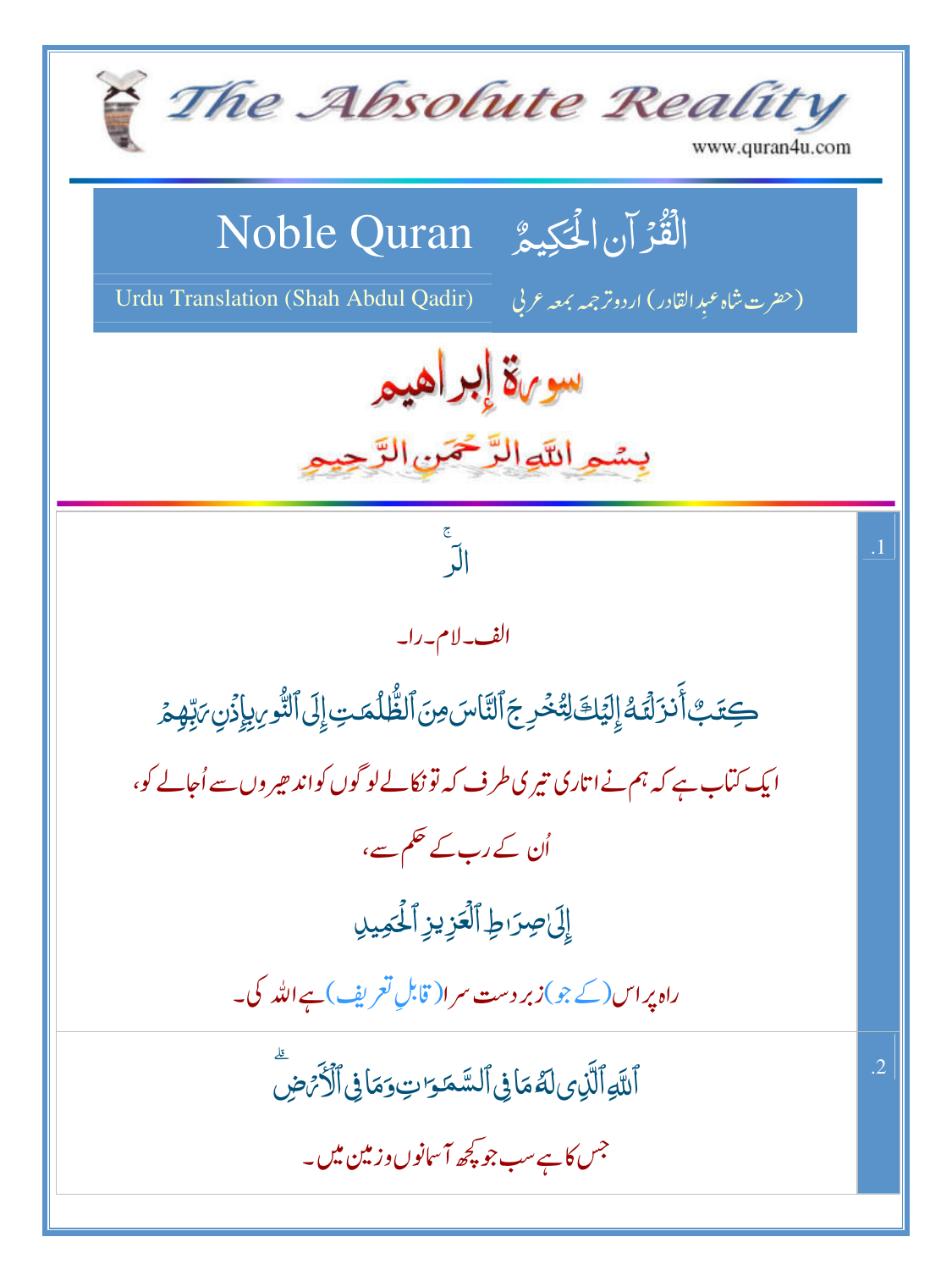<u>وَوَي</u>ۡلٌ لِلۡكَفِرِينَ مِنۡ عَذَابٍ شَرِيدٍ اور خرائی ہے منکر وں کو،ایک سخت عذاب سے۔ ٱلَّزِينَ يَسۡتَحِبُّونَ ٱلٰۡٓكَٰٓيَوٰۚ قَٱللَّٰٓ نُمۡا عَلَى ٱلۡأَخِرَةِوَيَصُلُّونَ عَن سَبِيلِ ٱللَّهِ وَيَبۡغُونَهَا عِوَجَا جو پسند رکھتے ہیں زندگی دینیا کی آخرت سے،اور روپتے ہیں اللہ کی راہ سے، اور ڈھونڈ تے <del>ہ</del>یں اس میں بجی( ٹیڑ ھاین)۔ ؚ<br>أُوۡلَٰٓيِكَ فِى ضَلَلِ بَعِيلٍ وہ بھو**ل پڑے ہیں دور (**گمر اہی میں دُور نکل گئے ہیں )۔ <u>و</u>َمَآ أَمۡسَلۡنَاصِ  ${}^{\omega}_{\nu}$ سُولِ إِلَّا بِلِسَانِ قَوۡصِهِۦ لِيُبَيِّنَ لَهُمَّ اور کوئی رسول نہیں بھیجاہم نے، مگر بولی(زبان) بولتااپنی قوم کی، کہ انکے آگے کھولے (کھول کر سمجھائے)۔ **ۘۏ**ؘؽؚۻؚڵؖ۠ٱڷڷٙڡ۠ڡؘڹؾؘۺؘؘۜٲۦ۠ۏؠؘۿؘڸؽڡؘڹؾۺؘٲۨۦ۠ پھر بھٹکا تا( گمر اہ کر تا) ہے اللہ جس کوچاہے اور راہ( ہدایت ) دیتا ہے جس کوچاہے۔ وَهُوَ ٱلۡعَزِيزُ ٱلۡكِيمُ اور وہ ہے زبر دست حکمتوں والا۔ وَلَقَّلۡ أَيۡسَلۡنَامُوسَىٰ بَايَتِنَآ أَنۡ أَخۡرِ جۡقَوۡمَكَ مِنَ ٱلظُّٰلُمَـٰتِ إِلَى ٱلنُّوِي .5 اور بھیجاتھاہم نے موسیٰ اپنی نشانیاں دے کر کہ نکال اپنی قوم کو اند حیر وں سے اُجالے کو۔ 2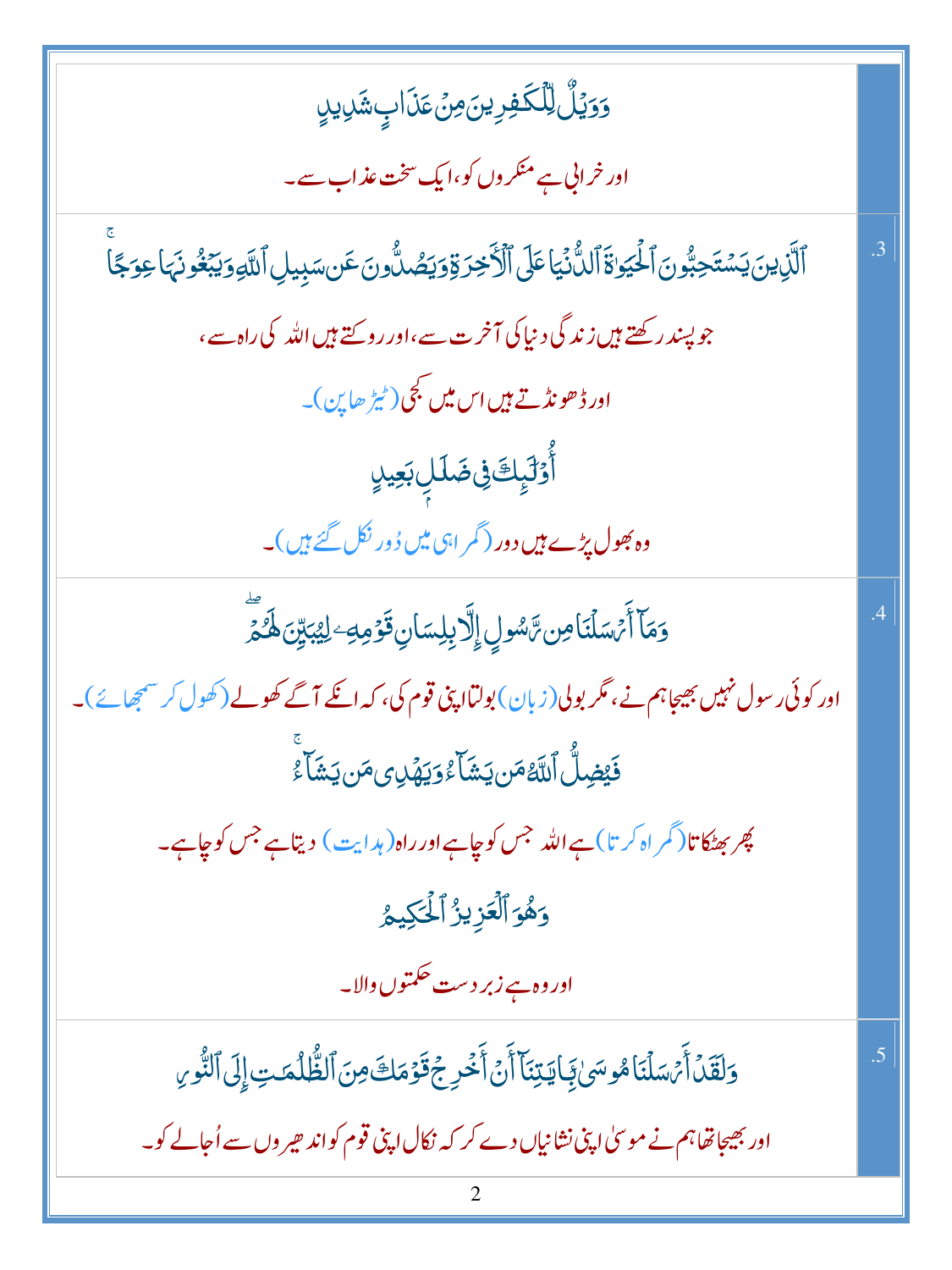| <b>وَذَكِّرۡهُمۚ بِأَيَّد<i>ُو</i>ِ ٱ</b> للَّٰهِ                                         |    |
|-------------------------------------------------------------------------------------------|----|
| اور یاد دلااُن کو دن اللّہ کے۔                                                            |    |
| ٳۣڹٞ؋ۣۮؘٳڸڬڷٲؾٮۣٟٳڴڸٞڝٙڹٵۑؚۺؘػۢۅؠۣ                                                        |    |
| البتہ اس میں نشانیاں ہیں اس کو جو ثابت ( قدم )رہنے والا ہے حق ماننے والا۔                 |    |
| وَإِذْقَالَهُوسَىٰ لِقَوْمِهِ                                                             | .6 |
| اور جب کہاموسیٰ نے اپنی قوم کو،                                                           |    |
| ٱزْكُرُواۡ لِغَمَةَالَّالَهِ عَلَيۡكُمۡۚ إِزۡأَنۡجَلَكُم مِّنۡ ءَالِ فِرۡ عَوۡنَ          |    |
| یاد کر والله کااحسان اپنے اوپر، جب چیٹرایا(نجات دلائی) تم کو فرعون کی قوم سے،             |    |
| يَسُوهُونَكُمَ سُوَءَٱلْعَلَاابِ وَيُنَبِّحُونَ أَبَنَآءَكُمۡ وَيَسۡتَخۡيُونَ نِسَآءَكُمۡ |    |
| دیتے تم کوبُر کی مار،اور ذبح کرتے بیٹے تمہارے اور جیتی رکھتے عور تیں تمہاری۔              |    |
| <u>ۯڣۣ۬</u> ۮ۬ <sup>ٚٳ</sup> ڸڴؗؗ۠۠؏ڔڹڷۜڒٛۦ۠۠ۊؚڹ <i>؆ڹ</i> ۪ۜڴؽٙ؏ؘڟؚٟۑؖؖ؏۠                |    |
| اور اس میں مد د ہوئی تمہارے رب کی بڑی۔                                                    |    |
| ۯٳؚۯ۬ۘؾؘٲۜٛڐؘۜڹ <i>؆ۑ</i> ؖ۠ػ۠ۮڶٳؚڹۺؘڪؘۯٮٙ۠ۮ <sup>ٙ</sup> ؚڒڴۯؚؠڹڷۜػ۠ػۛۯٙ                 |    |
| اور جب سنادیاتمہارے رب نے کہ اگر حق مانوگے تواور دوں گاتم کو،                             |    |
| <u>وَلَبِن كَفَرَتُمْ إِنَّ عَذَابِى لَشَرِيدٌ</u>                                        |    |
| اور اگر ناشکر کی کر و <i>گے</i> تومیر کی مارسخت ہے۔                                       |    |
|                                                                                           |    |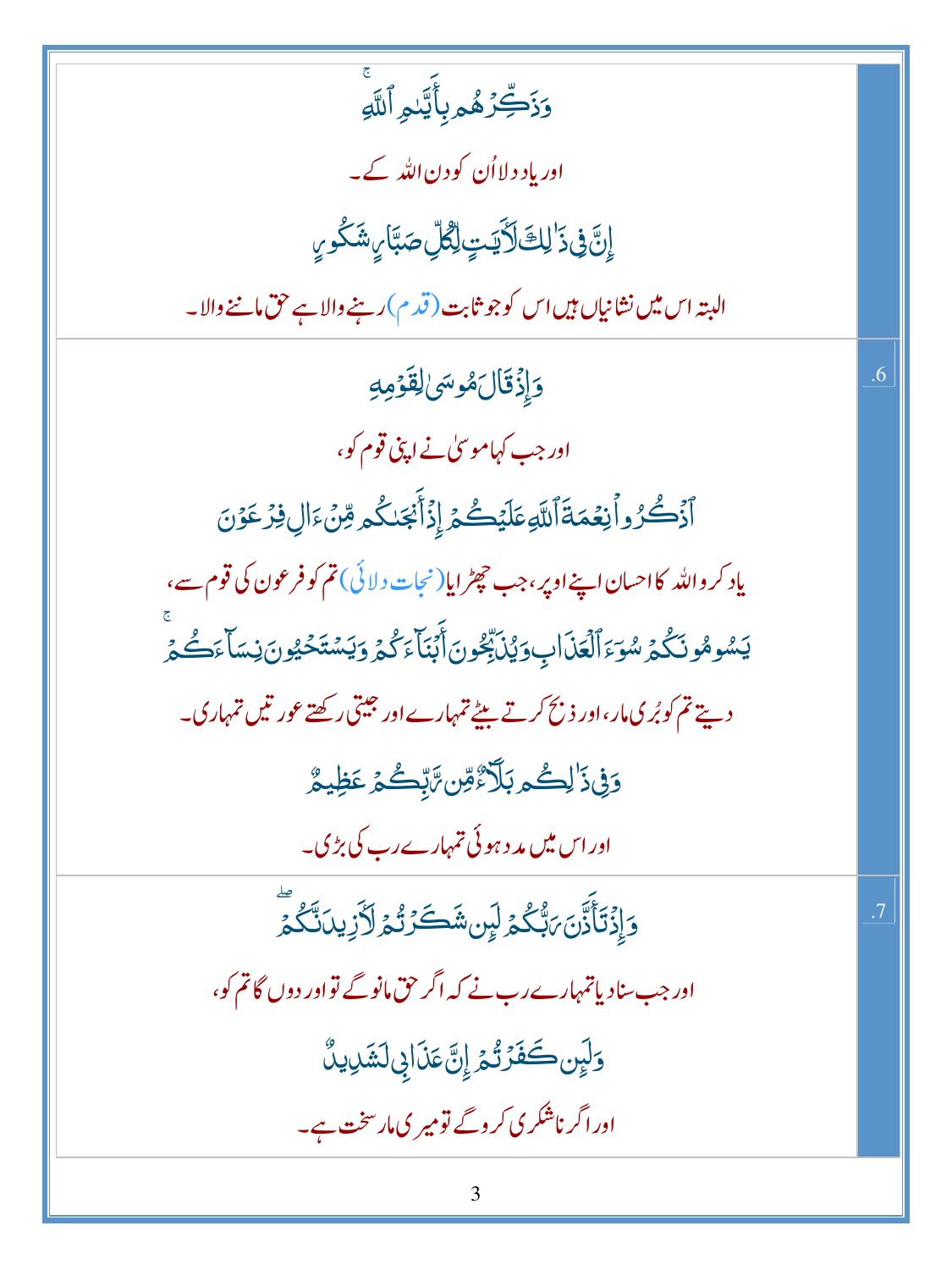| وَقَالَ هُوسَىٰٓ إِن تَكۡفُرُوٓ أَأَنتُمۡ وَمَن فِى ٱلۡأَرۡ صِ جَمِيعًا فَإِنَّ ٱللَّهَ لَغَنِّ حَمِيلٌ           | $\overline{8}$ |
|-------------------------------------------------------------------------------------------------------------------|----------------|
| اور کہاموسیٰ نے اگر منکر ہو گئے تم اور جولوگ زمین میں ہیں سارے، تواللہ بے پر واہ ہے سب خوبیوں سر اہا۔             |                |
| ٲؖڶ <sub>ػ</sub> ڔؾٲۢؾػ۠ؽٙٮؘٚڹؘ <sub>ڴ</sub> ٱٱڶۜڸ۫ؠؾ؈ۊؘڹ <sub>ٞ</sub> ڸڴؽٷؘۏ؞ؚٮؙ۠ڔٙۏڡؘٵڔٟۏ <sup>ؿ</sup> ۿؙٶۮ     | 9.             |
| کیانہیں پَپْنچی تم کو خبر اُن کی جو پہلے تھے تم سے قوم نوح کی،اور عاد اور شمو د۔                                  |                |
| وَٱلَّٰٓنِينَ مِنۡ بَعۡىٰهِمۡ لَا يَعۡلَمُهُمۡ إِلَّآ ٱللَّهۡ                                                     |                |
| اور جواُن سے پیچھے (پہلے)ہوئے۔اُن کی خبر نہیں، مگر اللّٰہ کو۔                                                     |                |
| جَآءَ <i>ۿٞۮ۠<sub>ۮ</sub>؇ۺ</i> ڷۿ۠ۄۑؚٲڷڹٙؾۣ <i>ڐؾ</i> ڡؘ۬ڗڒ۠ڗٲٲؘؽٙڸؠؘۿۮ؋ۣٵؙۧڡؘ۬ۘٷڡؚۿؚٟۄ                          |                |
| آئے اُن پاس رسول اُن کے ،نشانیاں لے کر ، پھر اُلٹے دیئے اُنکے ہاتھ اُنکے منہ میں ،                                |                |
| وَقَالُوَاۡۚ إِنَّاۤ كَفَرۡ نَآ بِمَآ أُمۡسِلۡتُم بِهِۦوَإِنَّاۤ لَفِى شَكِّ مِّنَآ تَلۡ عُونَنَآ إِلَيۡهِمْرِيبِ |                |
| اور بو لے، ہم نہیں مانتے جو تمہارے ہاتھ بھیجا،                                                                    |                |
| اور ہم کوشبہ ہے اس راہ میں جس طرف ہم کو بلاتے ہو جس سے خاطر جمع(مطمئن ) نہیں۔                                     |                |
| قَالَتۡ ۚ مُمْلَهُمۡ أَفِى ٱللَّهِ شَكٌّ فَاطِرِ ٱلسَّمَرَ ۚ تِ وَٱلۡأَرۡصَ                                       | .10            |
| بولے اُن کے رسول کیااللہ میں شبہ ہے جس نے بنائے آسان اور زمین؟                                                    |                |
| يَنۡعُو كُمۡ لِيَغۡفِرَ لَكُم مِّن ذُنُوبِكُمۡ وَيُؤَخِّرَكُمۡ إِلَىٰٓأَجَلِ مُّسَمَّى                            |                |
| تم کوبلا تاہے کہ بخشے پچھ گناہ تمہارے اور ڈ ھیل دے تم کو ایک وعد ہ تک جو کھُہر چکاہے۔                             |                |
|                                                                                                                   |                |

H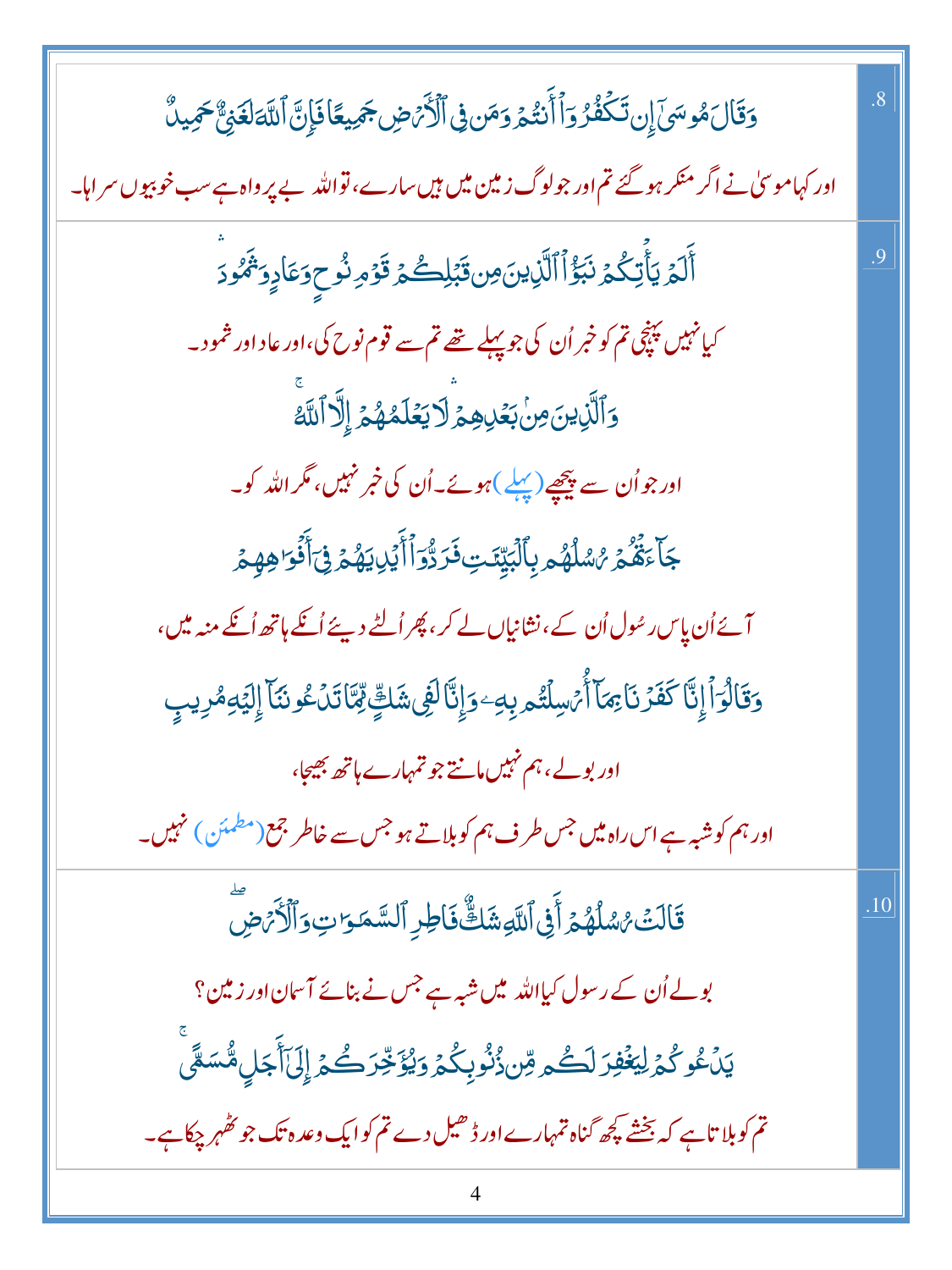| قَالُوَاۡۖ إِنۡ أَنتُمۡ إِلَّا بَشَرٌّ مِّثۡلُنَا                                                                             |     |
|-------------------------------------------------------------------------------------------------------------------------------|-----|
| کہنے لگے، تم تو یہی آدمی ہو ہم سے۔                                                                                            |     |
| تُرِيدُونَ أَن تَصُدُّونَا عَمَّا كَانَ يَعْبُدُ ءَابَآ وُّنَا فَأَتُونَا بِسُلْطَنِ مُّبِينِ                                 |     |
| چاہتے ہو کہ روک دوہم کواُن چیز وں سے جن کو پوچتے رہے ہمارے باپ دادے،                                                          |     |
| سولاؤ(ہارے پاس) کوئی سند کھل <u>ی</u> ۔                                                                                       |     |
| قَالَتْ لَهُمْ رُسُلُهُمْ إِن تَّحْنُ إِلَّابَشَرٌّ مِّثْلُكُمْ وَلَكِنَّ ٱللَّهَ يَمُنُّ عَلَىٰ مَن يَشَأْءُ مِن عِبَادِةِ ۖ | .11 |
| ان کو کہاان کے رسولوں نے،ہم یہی آدمی ہیں جیسے تم،                                                                             |     |
| لیکن اللہ  احسان کر تاہے،اپنے بندوں میں جس پر چاہے۔                                                                           |     |
| وَمَاكَانَ لَنَّآَ أَن تَأْتِيَكُمْ بِسُلْطَنٍ إِلَّا بِإِذْنِ ٱللَّهِ                                                        |     |
| اور ہماراکام نہیں کہ لے آئیں تم پاس سند مگر اللہ کے حکم سے۔                                                                   |     |
| وَعَلَى اللَّهِ فَلَيْتَوَكَّلِ الْمُؤْمِنُونَ                                                                                |     |
| اور الله پر بھر وسہ چ <u>اہی</u> ئےایمان والوں کو۔                                                                            |     |
| وَمَالَتَآ أَلَّا نَتَوَكَّلَ عَلَى اللَّهِ وَقَدْ هَدَيْنَا سُبُلَنَا                                                        | .12 |
| اور ہم کو کیاہوا، کہ بھر وسانہ کریں اللہ پر اور وہ تبھا( بتا) چکاہم کو ہماری راہیں۔                                           |     |
| وَلَنَّصْبِرَنَّ عَلَىٰ مَآءَادَيۡتُمُونَا                                                                                    |     |
| اور ہم صبر کریں گے ایذ ا(تنکیف) پر جو (تم)ہم کو دیتے ہو۔                                                                      |     |
| 5                                                                                                                             |     |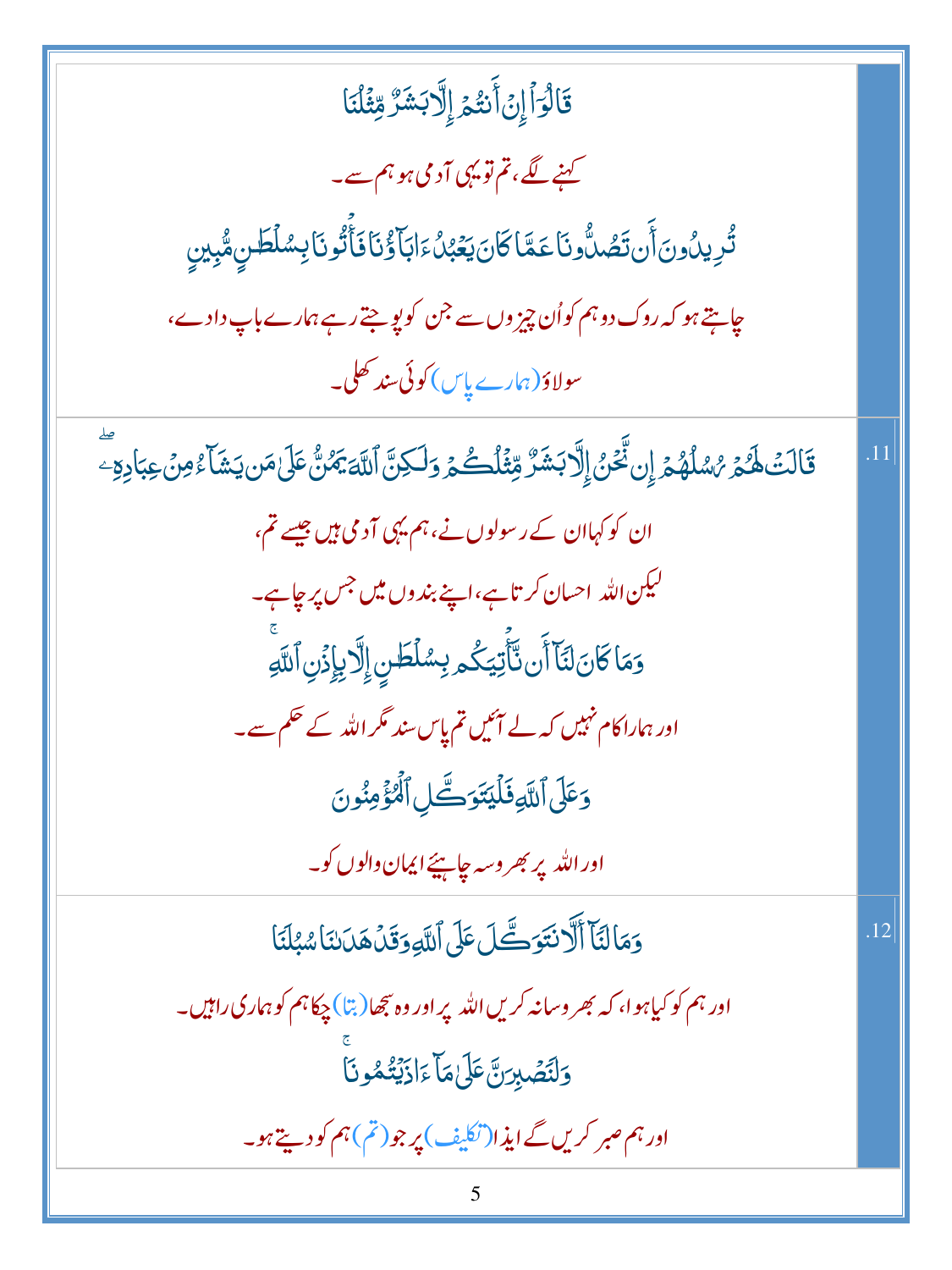| دَعَلَى اللَّهِ فَلَيْتَوَكَّلِ الْمُتَوَكِّلُونَ                                                          |     |
|------------------------------------------------------------------------------------------------------------|-----|
| اور الله پر بھر وسہ <del>چاہئے</del> بھر وسے (کرنے) والوں کو۔                                              |     |
| وَقَالَ ٱلَّذِينَ كَفَرُواْلِرُسُلِهِمْ لِنُّخْرِجَنَّكُم مِّنْ أَمْضِنَآ أَوۡ لَتَعُودُنَّ فِى مِلَّتِنَآ | .13 |
| اور کہامنکر وں نے اپنے رسولوں کو ہم نکال دیں گے تم کو اپنی زمین سے یا پھر (لوٹ) آؤہمارے دین میں۔           |     |
| فَأَوْىَ إِلَيْهِمْ مَبّْهُمْ لَنُهْلِكُنَّ ٱلظَّلِمِينَ                                                   |     |
| تب حکم بھیجااُن کورب اُن کے نے ہم کھپا( ہلاک کر) دیں گے ان ظالموں کو۔                                      |     |
| وَلَنُسْكِنَنَّكُمُ ٱلْأَرْضَ مِنْ بَعْدِهِمْ                                                              | .14 |
| اور بسادیں گے تم کواس <mark>زمین می</mark> ں،اُن کے پ <u>چھ</u> ے (بعد)۔                                   |     |
| <u>ڒٳڸڐڸؾؘؿٙڂٳٮ</u> ؘٙٙڡڡؘڷٳؠۄؘڂؘٳٮؘۅٙ <sub>ڮڸ</sub> ڔ                                                     |     |
| یہ ملتاہے اس کوجوڈراکھڑے ہونے سے میرےسامنے اور ڈرامیرےڈرسے۔                                                |     |
| وَٱسۡتَفۡتَحُواۡۖ وَخَابَكُلُّ جَبَّاسٍ عَنِيلٍ                                                            | .15 |
| اور فیصلہ کگے مانگنے اور نامر اد ہو اجو سر <sup>س</sup> ش تھاضد کرنے والا۔                                 |     |
| ڡ <b>ؚۜٞ</b> ۜڽۥ <i>ۏ؆</i> ٳۜۑؚڡؚۦڿۿٮٚۧؖۿ <sub>ٛ</sub> ۥۯؽ۠ۺڠۧٳڡؚڹۿٵۧۦؚٟڝؘڸؠڸۣ                             | .16 |
| پیچھےاس کے دوزخ ہے،اور پلائیں گے اس کوپانی پیپ کا۔                                                         |     |
|                                                                                                            |     |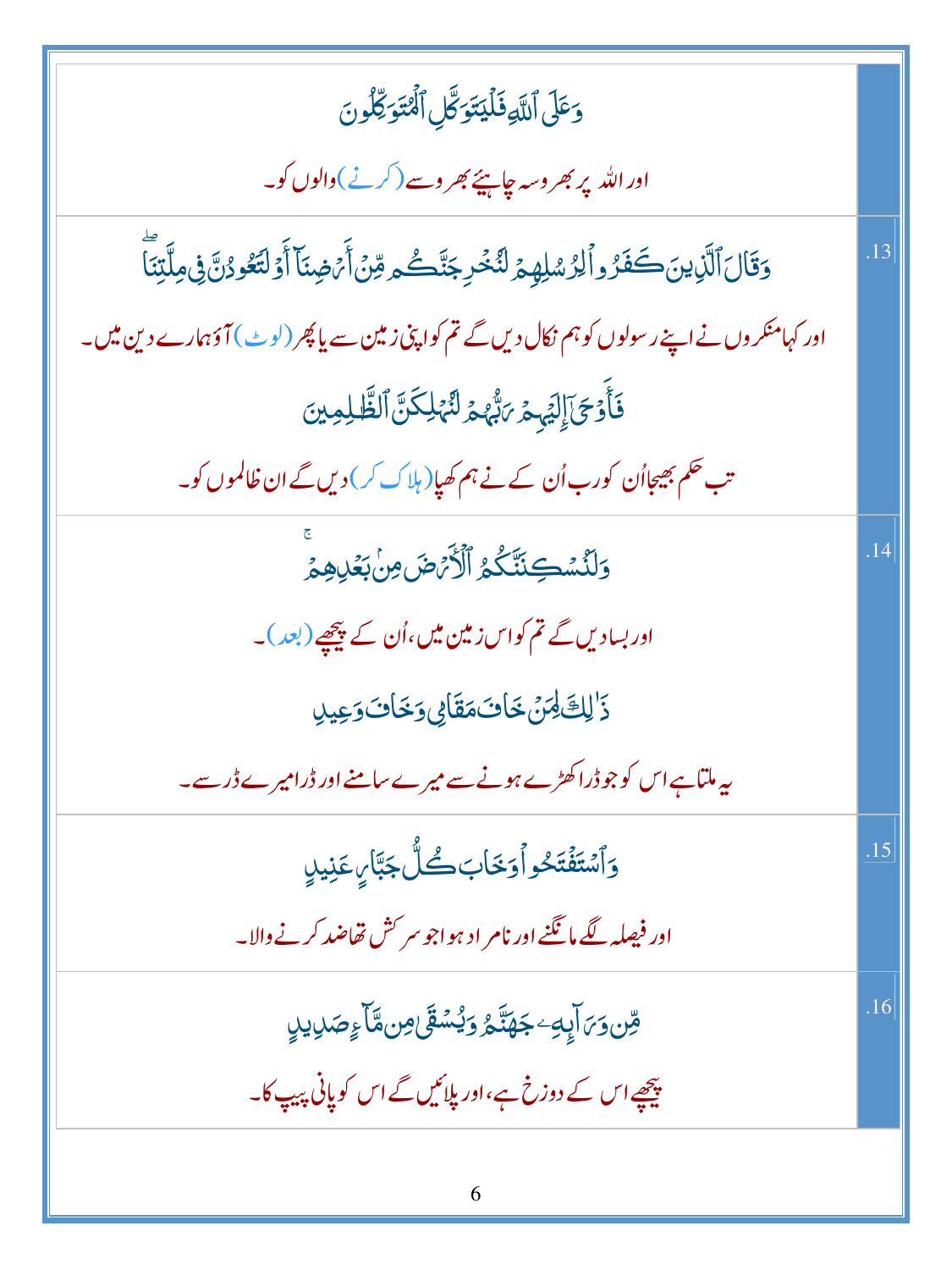| <b>ؽ</b> ؘڹؘؖڿڗٞۓ۠ۿۏڶٳؾٟٮٙػٲۯ۠ؽ۠ڛؠۼ۠ڡ۠ۏؘؾٲؘؚٚؾٟڽۊٱڶؙٙؠٙۯٮٞ۠؈ؚ؎ڴڵؚڡؘػؘٲڹۣۏؘڡؘٲۿ۠ۏٙۥۣۧ <i>ڡ</i> ؘؾؚۣؾٟۜ |     |
|-------------------------------------------------------------------------------------------------------|-----|
| گھونٹ گھونٹ لیتاہےاس کو،اور گلے سے نہیں اتار سکتا،                                                    |     |
| اور چلی آتی ہے اس پر موت ہر جگہ سے،اور وہ نہیں مر تا۔                                                 |     |
| <u>وَ</u> صِ وَىَ آيِكِ عَذَابٌ غَلِيظٌ                                                               |     |
| اور (ہو گا)اس کے پیچھےمارہے گاڑھی(سخت عذاب)۔                                                          |     |
| مَّثَلُ ٱلَّذِينَ كَفَرُوا۟بِرَبِّهِمَّ                                                               | .18 |
| احوال(مثال) <mark>اُن کاجومنکر ہوئے اپنےرب سے (پ</mark> ے کہ)،                                        |     |
| ٲٛۼٙڡڵۿؽ <i>ۮ</i> ػڗڡؘٳٳٱۺ۫ <del>ؘؾ</del> ڷۜۨڽۛڹؚ؋ٱڵڗؚۨۑڂ؋ۣؾۯٙۄؚؚؚٟڡؘڶڝؚڣٟ                            |     |
| اُنگے کئے (اعمال) جیسے را کھ،زور کی چلی اس پر باؤ(ہوا) دن آندھی کے۔                                   |     |
| ڷۜٲؽقۡڮ؇ۄڹ؇ۣٵۧڪؘڛؘڹۅٲٛٙ۠ٵٙڮۺؘ۬ؠ۫ۜ                                                                     |     |
| سچھ ہاتھ نہیں ( آیا) کمائی میں سے۔                                                                    |     |
| ذَٰ لِكَ هُوَ ٱلضَّلَلُ ٱلۡبَعِينُ                                                                    |     |
| یپی ہے دور بہک پڑنا(گمر اہی پر لے درجے کی)۔                                                           |     |
| أَلَمۡ تَرَأَنَّ ٱللَّهَ خَلَقَ ٱلسَّمَوَاتِ وَٱلۡأَرۡصَٰٓ بِٱلۡلَٰٓ                                  | .19 |
| تونے نہیں دیکھا کہ اللہ نے بنائے آسان وزمین، جیسے چاہیئے۔                                             |     |
|                                                                                                       |     |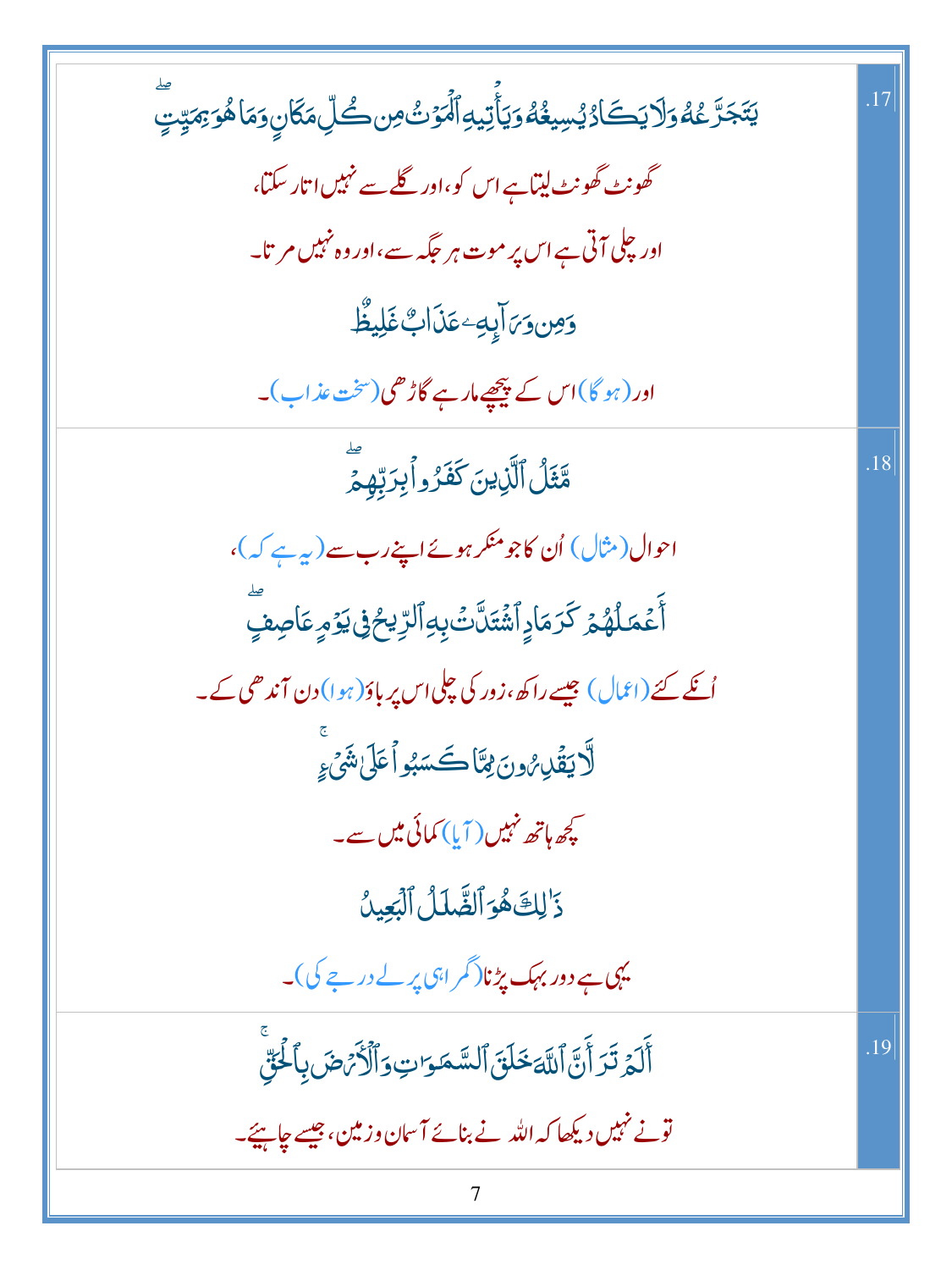| ؚٳؚڹؾڣؘٲؘٛؽۯۡۿؚڹۘػ۠ؽٙۏؾٲۜٛؾؚڹؚڂؘڶڗؚڿڮٳۑڮٟ                                                                             |     |
|-----------------------------------------------------------------------------------------------------------------------|-----|
| اور اگر چاہے تم کولے جائے اور لائے کوئی پید اکش نئی۔                                                                  |     |
| وَمَاذَ ٰلِكَ عَلَى ٱللَّهِ بِعَزِيزٍ                                                                                 | .20 |
| اور بیہ اللہ پر مشکل نہیں۔                                                                                            |     |
| <u>وَبَرَرُواْ لِلَّهِ جَمِيعًا فَقَالَ ٱلضُّعَفَّؤُاْ لِلَّذِينَ ٱسْتَكْبَرُوَ</u> اْ                                | .21 |
| اور سامنے کھڑے ہوں گے اللہ کے سارے، پھر کہیں گے کمز وربڑ ائی والوں کو،                                                |     |
| إِنَّا كُنَّالِكُمۡ تَبَعًافَهَلۡ أَنتُم مُّغۡنُونَ عَنَّامِنۡ عَذَابِ ٱللَّهِ مِن شَيۡ ءِ                            |     |
| ہم تھے تمہارے پیچھے،سو کچھ بچاؤگے تم ہم سے مار اللہ کی؟                                                               |     |
| قَالُواْلَوَهَدَلنَاالَلَّهُ هَدَيَّتَكُمْ                                                                            |     |
| وہ بولے،اگر راہ پر لا تاہم کو اللہ ،الیتہ ہم تم کوراہ پر لاتے،                                                        |     |
| سَوَاءٌ عَلَيۡنَاۤ أَجَزِعۡنَآ أَمۡ صَبَرۡنَامَالنَّامِن تَّحِيصِ                                                     |     |
| اب برابر ہے ہمارے حق میں، ہم بیقراری کریں یاصبر کریں، ہم کو نہیں خلاصی۔                                               |     |
| وَقَالَ ٱلشَّيْطَنُ لَمَّا قُضِيَ ٱلْأَمَرُ إِنَّ ٱللَّهَوَعَدَكُمْ وَعَْدَ ٱلْحَقِّ وَوَعَدَتُّكُمْ فَأَخَلَفْتُكُمْ | .22 |
| اور بولا شیطان، جب فیصلہ ہو چکاکام،اللّٰہ نے تم کو دیاتھاسچاوعدہ،اور میں نے وعدہ دیا پھِر حجھوٹ کیا،                  |     |
| <u>و</u> َمَا كَانَ لِىَ عَلَيْكُم مِّن سُلْطَنِ إِلَّآ أَن دَعَوۡتُكُمۡ فَأَسۡتَجَبۡتُمۡ لِّيَ                       |     |
| اور میر ی تم پر حکومت نہ تھی، مگر جو میں نے تم کو بلایا، پھر تم نے مان لیا۔                                           |     |
|                                                                                                                       |     |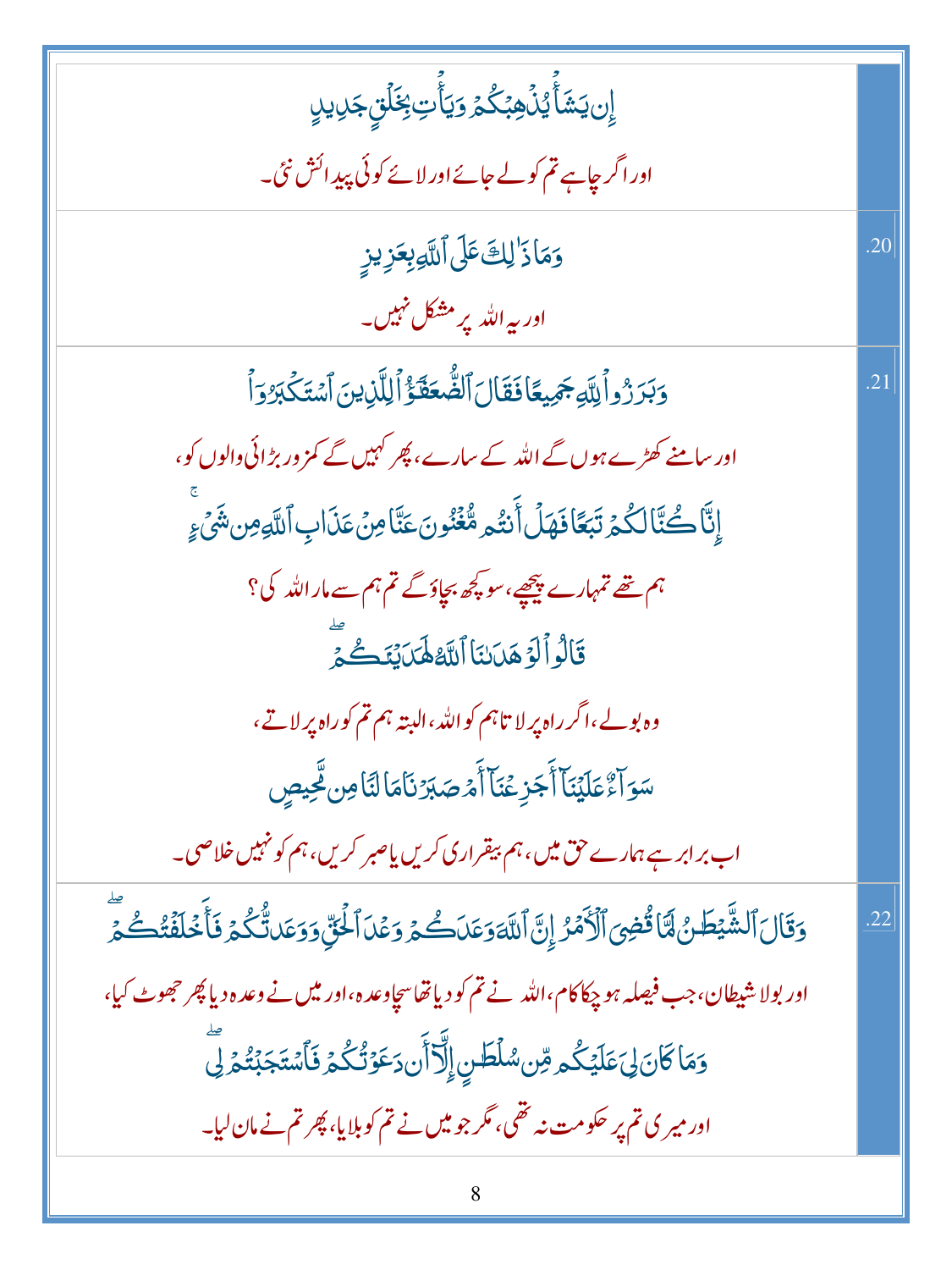فَلَاتَلُومُونِيَ وَلَومُوَأَأَنفُسَكُمْ سومچھ کومت الزام دواور الزام دواپنے تبی<u>ن</u>۔ ڡۜٙٲٲؘڹۨٲ۠*ؚ؉ٛڞؙڔڿ*ؚٮػ۠ؽ<sub>ؘ</sub>ۯۄؘڡؘٲٲٛڹؾ۠<sub>ڡ</sub>ۥؚٙ*؇ڞ۫ڔڿ*ؖٞ نەمىن تمہارى فرياد كوپېنچوں، نەتم مىرى فرياد پر پېنچو۔ ٳڹۨٙ۠ؾ۠ٙڂؘڡٞۯٙٮ۠ٛۥؚؚؠؘٵٙٲٞۺۘ۬ٞۯڂۘ۫ؾ۠ۿۅڹڡۣڹڰ۪ٙڷؖ میں نہیں قبول رکھتاجو تم نے شریک ٹھہر ایاتھا پہلے ، إِنَّ ٱلظَّلِمِينَ لَهُمۡ عَذَابٌ أَلِيمٌ الېته جو ظالم بيں انګو د کھ کې مار ہے۔ دَأْدُ يِجِلَ ٱلَّذِينَ ءَامَنُواْ دَعَمِلُواْ ٱلصَّلِحَتِ جَنَّتِ تَجْرِى مِن تَحْيَهَا ٱلْأَنْهَدُ .23 اور داخل کئے جولوگ ایمان لائے تھے اور کام کئے تھے نیک، باغوں میں، بہتی پنچے اُنکے ندیاں، <u>ػڸڸٳؾؘ؋ۣۑؠ</u>ٵۑٳؘۮٙڹ؆ؚڹڡ۪ؽٙ ر ہاکریں ان میں اپنے رب کے حکم سے۔ تَحِيَّتُهُمْ فِيهَاسَلَمُّ اُن کی ملا قات ہے وہاں سلام۔ أَلَمۡ تَرَ كَيۡفَضَرَبَ ٱللَّهۡمَثَلاَ  $.24$ تونے نہ دیکھا؟ بیان کی اللہ نے ایک مثال، 9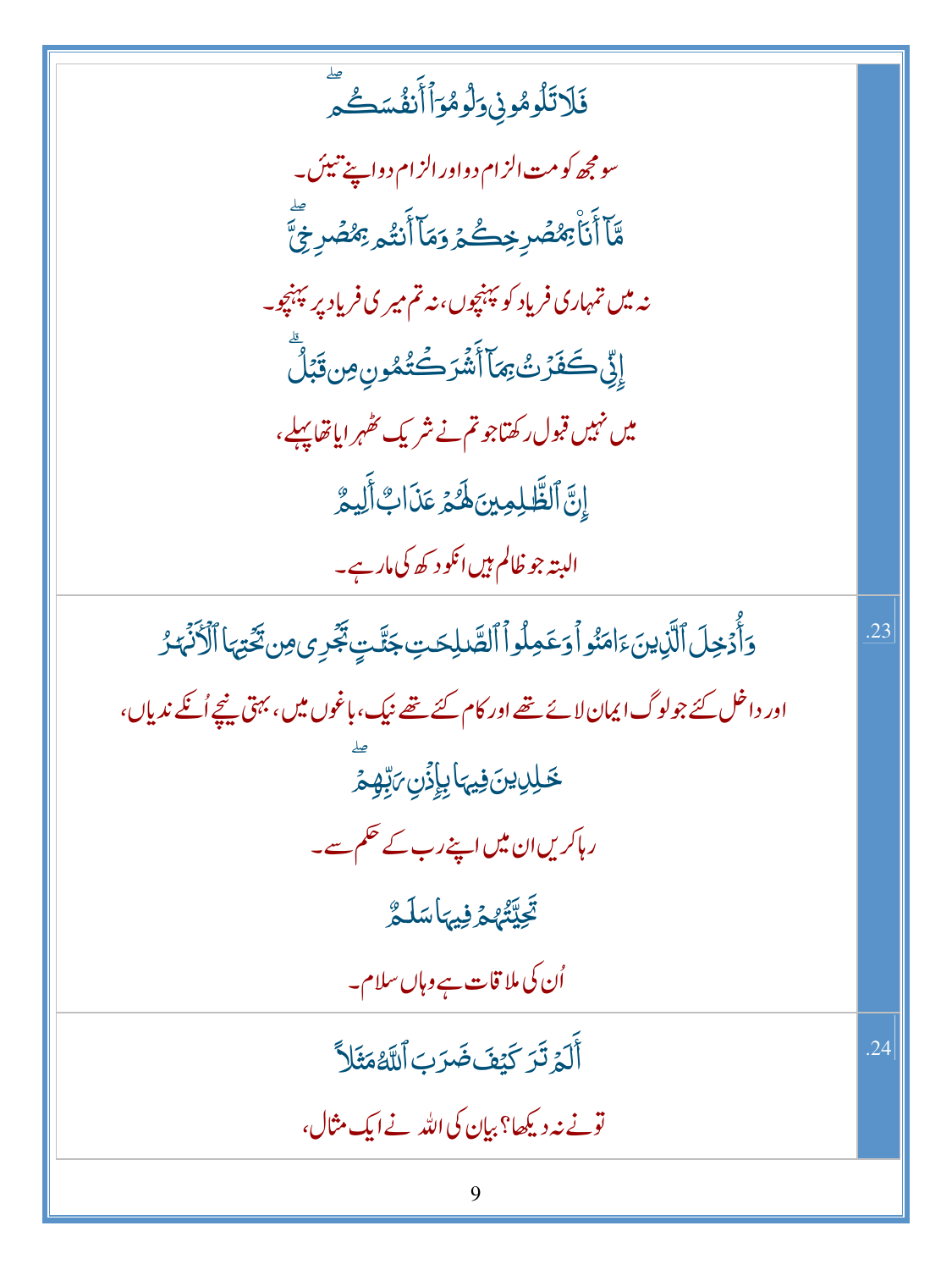| ػڸڡؘ <b>ڐؑٙ</b> ڟؾۣڹ <i>ڐۧ</i> ػۺؘ <i>ڿ</i> ؘڗۊٟٚڟؾۣڹۊؚٲۧڞڶۿٲڎۧٲۑؚؾ۠ٞۏڡ۬ۯٙۓۿٲڧۣٱڶڛؖۧڡؘٲۦؚ                    |     |
|--------------------------------------------------------------------------------------------------------------|-----|
| ایک بات ستھری( کلمۂ طیبہ )، جیسے ایک درخت ستھرا،اسکی جڑمضبوط ہے،اور ٹہنی آس <mark>ان می</mark> ں۔            |     |
| <i>ڐؙ</i> ؚۅٚٙؾٲؙ۠ٛ؎ؙڶۿٵڴڵٙڿڛۣڹؚٳؙۥٛ۬ڹ <i>؆ؚ</i> ؚۨڣؖٵؖ                                                      | .25 |
| لا تاہے پھِل <sub>ا</sub> پناہر وقت پر اپنے رب کے حکم سے۔                                                    |     |
| وَيَضُرِبُ ٱللَّهُ ٱلْأَمۡثَالَ لِلنَّاسِ لَعَلَّهُمۡ يَتَلَكَّرُونَ                                         |     |
| اور بیان کرتاہے اللہ کہاو تیں لو گوں کو،شاید وہ سوچ کریں (سوچیں)۔                                            |     |
| <mark>وَمَثَلُ كَلِمَةٍخَبِيثَةٍ</mark>                                                                      | .26 |
| اور مثال گندی بات کی،                                                                                        |     |
| <i>ػ</i> ۺؘٙڿۯۊٕٚڂۑؚؠۣؿؘۊٟٲڿۘڹ۠ؿ۠ۜؾٞٙڡؚڹ؋ٙۏۊ۪ٱڷۯٞ <i>ؠٞ</i> ۻؚڡؘٳۿٙٵڝؚ؋ڗٳ <sub>؆ۣ</sub>                      |     |
| جیسے در خت گندہ،اکھاڑلیااوپر سے زمین کے ،کچھ نہیں اس کو کھُہر اوَ۔                                           |     |
| يُثَبِّثُ ٱللَّهُ ٱلَّذِينَ ءَامَنُو أَبِٱلْقَوْلِ ٱلثَّابِتِ فِى ٱلْحَيَوٰةِ ٱللَّانِّيَا وَفِى ٱلْأَخِرَةِ | 27  |
| مضبوط کر تاہے اللہ  ایمان والوں کومضبوط بات سے د نیا کی زند گی میں اور آخر ت میں۔                            |     |
| وَيُضِلُّ ٱللَّهُ ٱلظَّلِمِينَ                                                                               |     |
| اور بچلا(گمر اہ کر) دیتاہے اللہ بے انصافوں کو۔                                                               |     |
| وَيَفۡعَلُ ٱللَّهُمَايَشَآءُ                                                                                 |     |
| اور کر تاہےاللہ جوجاہے۔                                                                                      |     |
|                                                                                                              |     |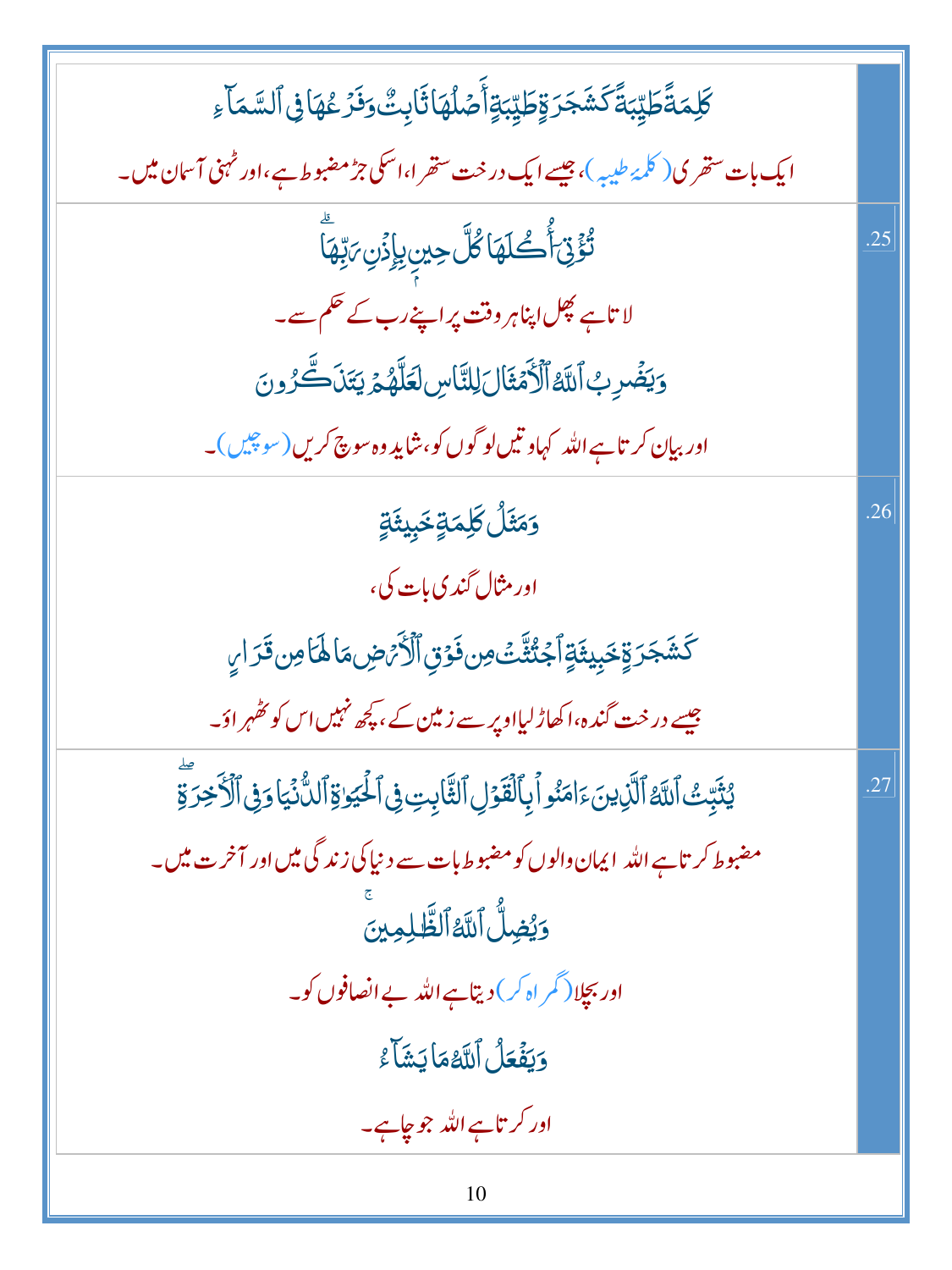| أَلَمَ تَرَ إِلَى ٱلَّذِينَ بَنَّالُو أَنِعُمَتَ ٱللَّهِ كُفُرًا وَأَحَلُّواْ قَوْمَهُمَ دَامَ ٱلْبَوَايِ | .28 |
|-----------------------------------------------------------------------------------------------------------|-----|
| تونے نہ دیکھا جنہوں نے بدلہ کیااللہ کے احسان کا،ناشکر کی،اور اتاراا پنی قوم کو تباہی کے گھر میں۔          |     |
| جَهَنَّمَ يَصُلَوۡهَۖ ۚ وَبِئۡسَ ٱلۡقَدَارُ                                                               | .29 |
| جو دوزخ ہے پیٹھیں ( داخل ہوں) گے اس میں۔اور براٹھکانا ہے۔                                                 |     |
| <b>وَجَعَلُواً لِلَّهِ أَننَ</b> ادًالِيَّضِلُّواً عَن سَبِيلِهِ ۖ                                        | .30 |
| اور تھٰہر ائے اللہ کے مقابل، کہ بہکائیںلو گوں کواسکی راہ سے۔                                              |     |
| قُلْ تَمَتَّعُواْ فَإِنَّ مَصِيرَكُمْ إِلَى ٱلتَّارِ                                                      |     |
| ٹو <sub>ک</sub> ہہ،برت( <sup>عیش کر)لو،پھرتم کو پھر (لو<sub>ٹ</sub>) جاناہے طرف آگ کے۔</sup>              |     |
| ۛۊؙ۠ڵڶ <b>ڸ</b> ۜۼڹٲۮۣؠؘٱڷۜڒؚؠؾۥؘٵڡؘڹؙٛۅٲٛؽؙڦؚؽڡ۠ۅٲٲڶڞۜڶۏۜڐؘۏؽؙڹڣڤؙۅٲٝڛ۠ٵۜ؆ۯؘػۛۘٮٙۿ۠ؽٙڛڗؖٞٵۅؘعؘڶٳڹؾڐۘٞ    | .31 |
| کہہ دے میرے بندوں کو،                                                                                     |     |
| جویقین لائے ہیں، قائم رکھیں نماز،اور خرچ کریں ہماری دی روزی میں سے چھپے اور کھلے ،                        |     |
| ڡِّن؋ؘڹڸٲؘڹؾؘٲؘ۪ڗۣؠؾؘٟۄ۠ڷڒڹؽۼۨ۠ڣۣۑۊۏڶٳڿڶڵٛ                                                                |     |
| پہلے اس سے کہ آئےوہ دن جس میں نہ سودا ہے نہ دوستی۔                                                        |     |
| ٱللَّهُ ٱلَّذِى خَلَقَ ٱلسَّمَوَاتِ وَٱلۡأَرۡصَى وَأَنزَلَ مِنَ ٱلسَّمَاۤءِ مَآءً                         | .32 |
| اللہ وہ ہے جس نے بنائے آسان اور زمین،اور اتارا آسان سے پانی،                                              |     |
| 11                                                                                                        |     |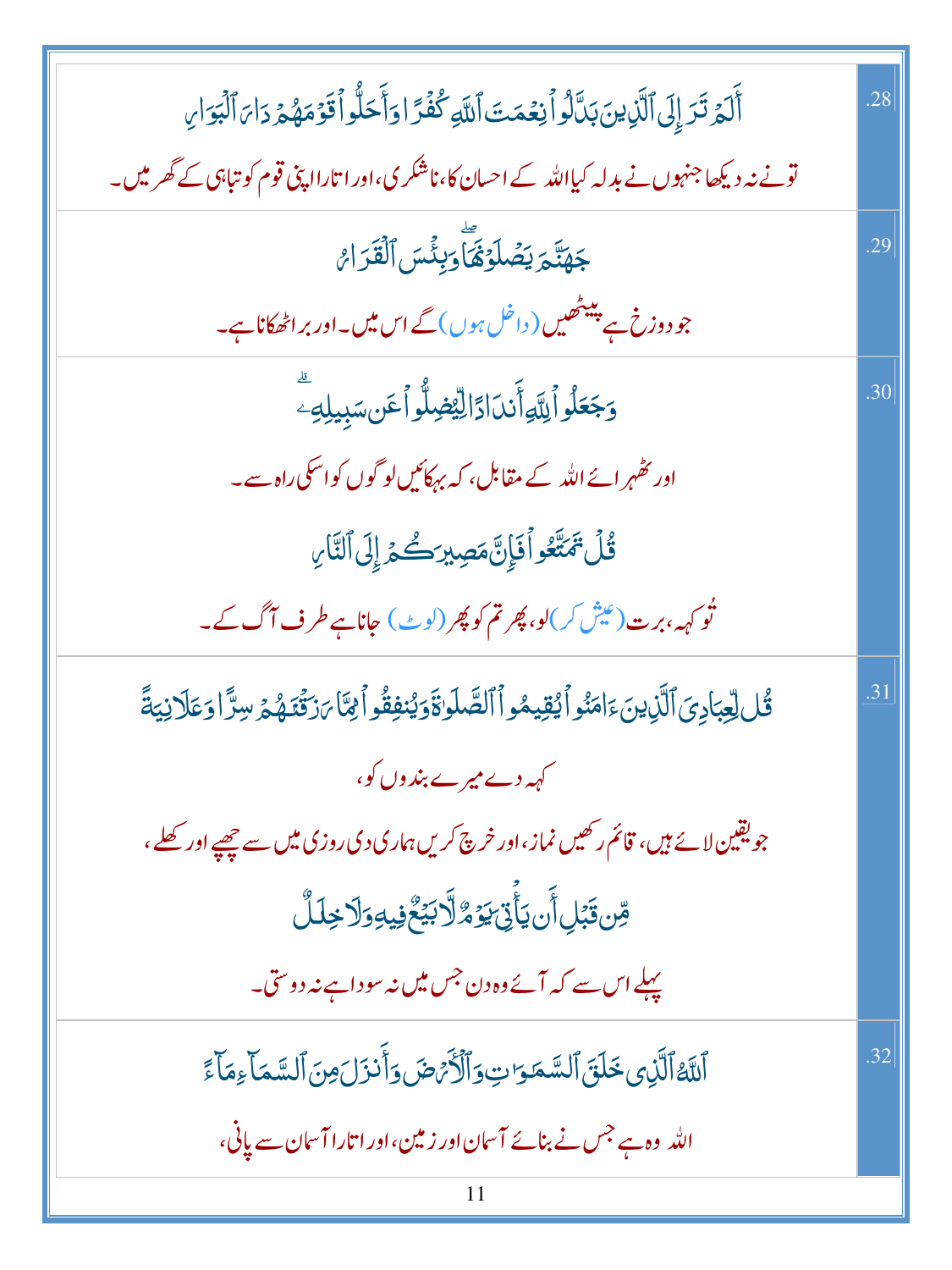| ڣؘٲۧڂ <i>ۘۯڿ</i> ٜۑڡؚٶڹؘٱڵؿ۠ؖڡؘۯٮؾؚ <i>ڕ</i> ۯ۬ۊؘٗٲڷػۢؽؖ        |     |
|-----------------------------------------------------------------|-----|
| چراس سے نکالی روزی تمہاری میوے۔                                 |     |
| وَسَخَّرَ لَكُمُ ٱلْقُلْكَ لِتَجْرِيَ فِى ٱلْبَحْرِ بِأَمْرِيَّ |     |
| اور کام میں تمہارے دی کشتی کہ چلے دریامیں اسکے حکم سے۔          |     |
| وَسَخَّرَ لَكُمُ ٱلْأَكْلَارَ                                   |     |
| اور کام میں دیں تمہارے ندیاں۔                                   |     |
| وَسَخَّرَ لَكُمُ ٱلشَّمۡسَ وَٱلۡقَمَرَ دَآبِبَيۡنَ              | .33 |
| اور کام میں لگائے تمہارے سورج اور جاند ،ایک دستور (قانون) پر۔   |     |
| وَسَخَّرَ لَكُمُ ٱلَّيَٰلَ وَٱلنَّهَارَ                         |     |
| اور کام میں لگائے تمہارے رات اور دن۔                            |     |
| دَءَاتَنكُم قِن كُلِّ مَاسَأَلَّتُمُولُّ                        | .34 |
| اور دیاتم کو ہر چیز میں سے جو تم نے مانگی۔                      |     |
| دَإِن تَعُلُّواً نِعْمَتَ ٱللَّهِلَاثَّخُصُوهَاَّ               |     |
| اور اگر گنواحسان اللہ کے ،نہ یورے کر (گن )سکو۔                  |     |
| إِنَّ ٱلْإِنسَنَ لَظَلُومٌ كَفَّاءٌ                             |     |
| بیٹک آدمی بڑاپےانصاف ہے،ناشکر۔                                  |     |
| 12                                                              |     |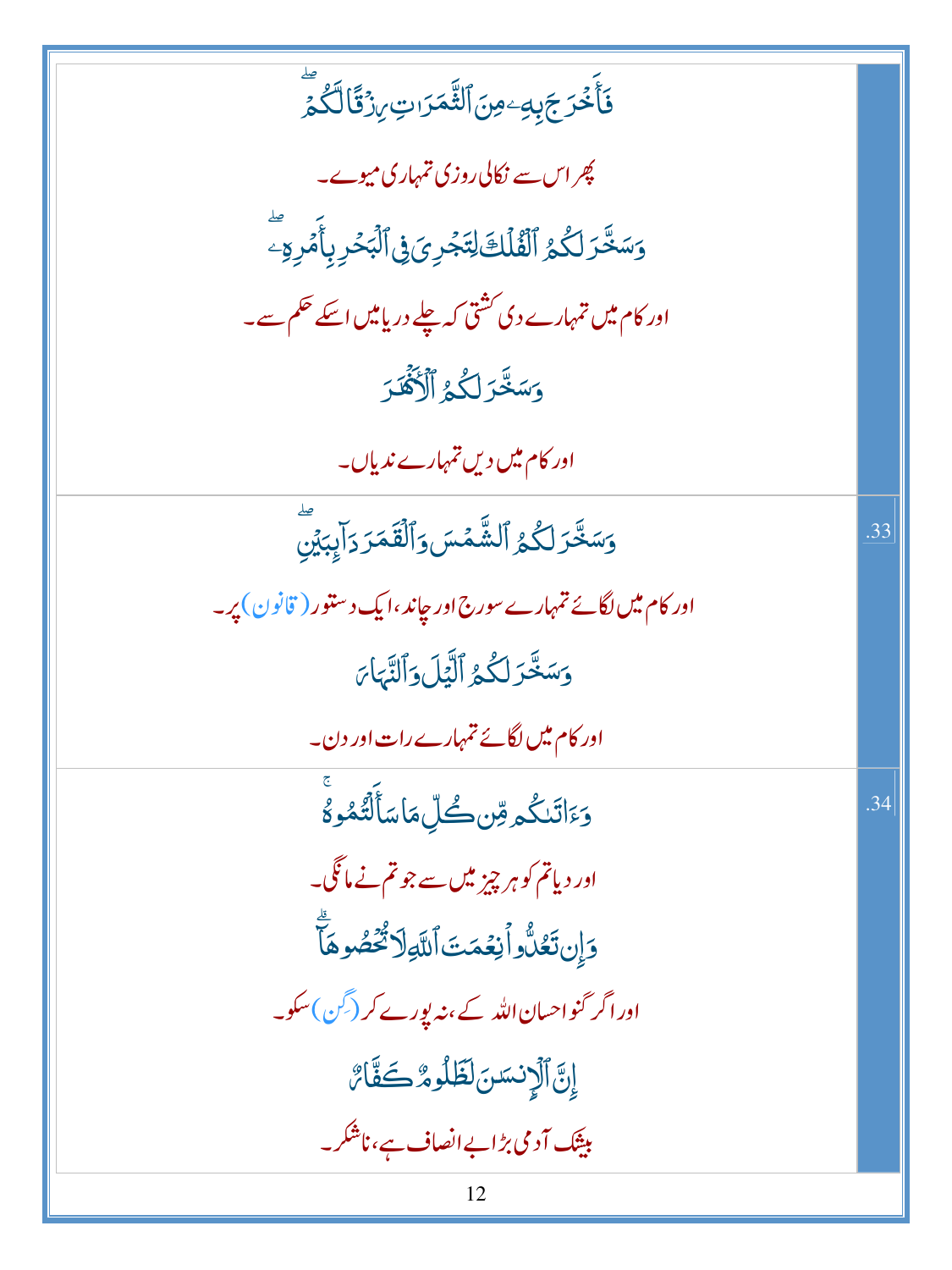| وَإِذۡقَالَ إِبۡدَاهِيمُ مَتِ ٱجۡعَلۡ هَـٰٓذَا ٱلۡبَلۡدَ ءَامِنَٓاوَٱجۡنُبۡنِیۡ وَبَنِیٓ أَن نَّعۡبُدَ ٱلۡأَصۡنَامَ | .35 |
|---------------------------------------------------------------------------------------------------------------------|-----|
| اور جس وقت کہاابر اہیم نے اےرب!                                                                                     |     |
| کر اس شہر کوامن کااور بچامچھ کواور میر کیااولا د کواس سے کہ ہم پو جیں مور تیں۔                                      |     |
| <sub>؆</sub> ؾؚٕ إِنَّهُنَّ أَضۡلَلۡنَ كَثِيرَ امِّنَ ٱلتَّاسِ                                                      | .36 |
| اے رب! انہوں نے بہکایا بہت لو گوں کو۔                                                                               |     |
| ڡ <i>ٙۮڹڗٙڿۏ</i> ۣڡؘٳؚۢٮٚؖڡ۠ڡۣ <i>ؾۨ۠</i>                                                                           |     |
| سوجو کوئی میر <sub>کی</sub> راہ چلا، سووہ تومیر اہے۔                                                                |     |
| <u>و</u> َمَنۡ عَصَانِى فَإِنَّكَ غَفُو <i>؆ُ</i> ؆حِيمُّ                                                           |     |
| اور جس نے میر اکہانہ مانا، سوتوبخشنے والا مہر بان ہے۔                                                               |     |
| ۥٱڹۜڹؘٵٳؚڹۣٞٲٞۺػڹٮ۠؈؇ؙؚڔۨؠؾؾۣڔڔٵۮؚۣۼؘؿڔۮؚؽۯ؆؏ؚۼڹڷڹؽؾؚڮٲڷۘڡؙػڗٞۄ                                                     | 37  |
| اے رب! میں نے بسائی ایک اولا داپنی مید ان میں، جہاں کھیتی نہیں، تیر ے ادب والے گھریاس،                              |     |
| يَبَّبَالِيُقِيمُواْ ٱلصَّلَوٰةَفَأَجْعَلُ أَفِّي َةَوِّنَ ٱلنَّاسِ تَهْوِيَ إِلَيَهِمْ                             |     |
| اے رب ہمارے! تا قائم رکھیں نماز سور کھ بعضے لو گوں کے دل چھکتے ان کی طرف،                                           |     |
| <u>و</u> َٱمَّنْ قَهُم <i>ُ وِّينَ</i> ٱلثَّمَرَاتِ لَعَلَّهُمۡ يَشۡكُرُونَ                                         |     |
| اور روزی دے ان کومیووں سے،شاید بیہ شکر کریں۔                                                                        |     |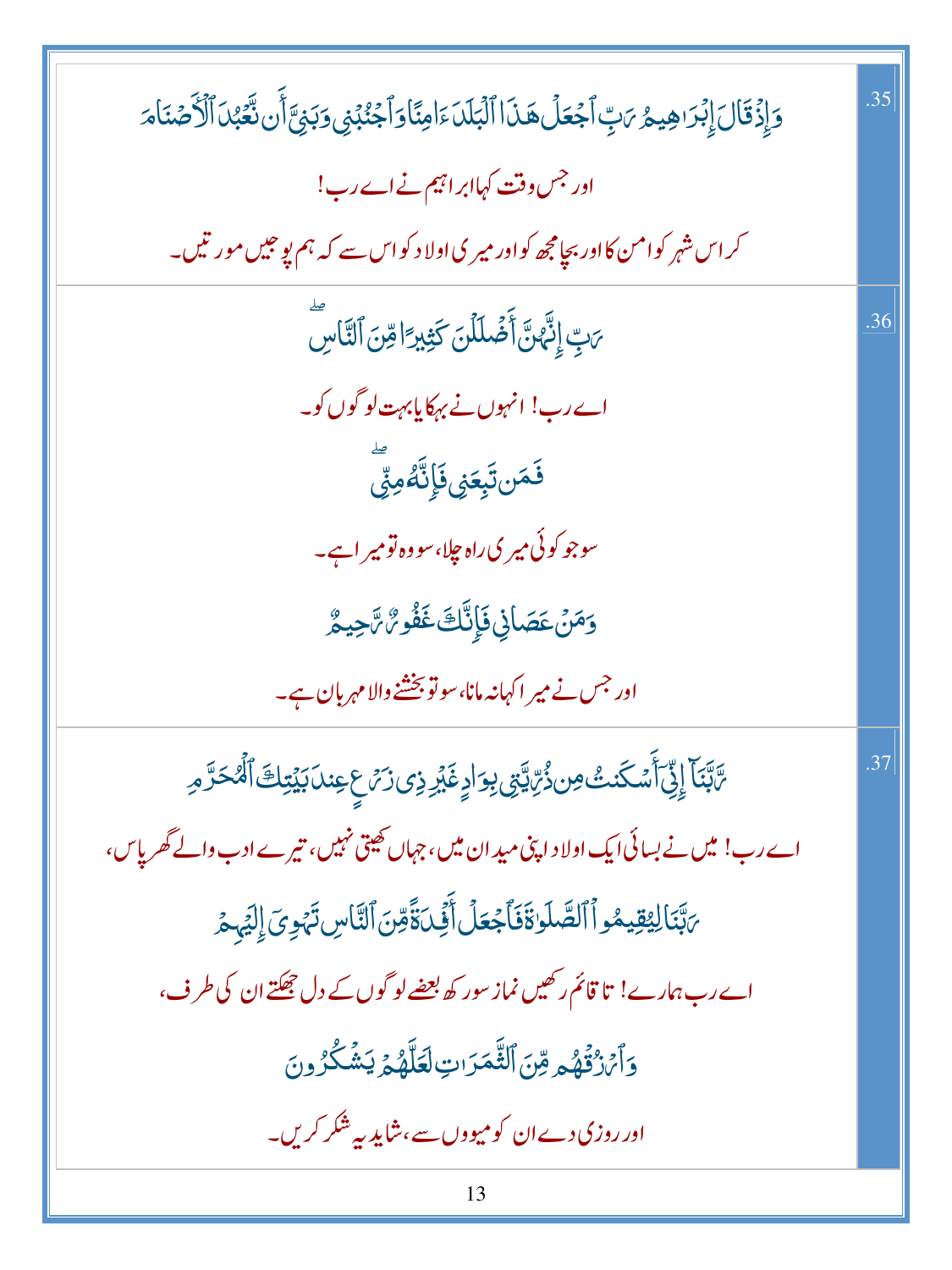| <sup>7</sup> بَّبَآٳبِنَّكَ تَعۡلَمُ مَائۡخَٰفِىوَمَانُعۡلِنَّ                         | .38 |
|----------------------------------------------------------------------------------------|-----|
| اے رب ہمارے! تُولوٓ جانتاہے جو جِھپاِبِيں اور جو کھولیں ( ظاہر کریں )۔                 |     |
| وَمَا يَخۡفَىٰ عَلَى ٱللَّهِ مِن شَىٰٓءٍ فِى ٱلۡأَمۡضِ وَلَا فِى ٱلسَّمَآءِ            |     |
| اور حِصِيانهمیں اللہ پر کچھ زمین میں اور نہ آسان میں۔                                  |     |
| ٱلۡۡكَمۡدُٰلِلَّهِٱلَّيۡنِىوَهَبَٰلِىعَلَى ٱلۡكِبۡرِ إِسۡمَعِيلَ وَإِسۡكَنَّ           | .39 |
| شکر ہے اللہ کو، جس نے بخشامجھ کو بڑی عمر میں اس <mark>لحیل اور اسحٰق۔</mark>           |     |
| ٳۣڹ <i>ٞۜڹ</i> ڮۨٙڶۺڝؚۼٱڵڷ۠ڡؘؘٳۧۦ                                                      |     |
| <b>بیٹک میر ارب سنآہے اپکار ( ڈعا)۔</b>                                                |     |
| <i>؆</i> ؚڹؚۨٵ <b>ؖڿۘڂ</b> ۘڶڹؚ؋ڡؚٙؽۄؘٳٲڵڞؖڵۏۊٚۅٙڡؚڹۮؙ؆ۣؾۜ۠ؿۣۨ                         | .40 |
| اے رب میرے! کر مجھ کو کہ قائم رکھوں نماز ،اور بعضی میر یااولا د کو،                    |     |
| بَابَّنَاوَتَقَبَّلُ دُعَاءِ                                                           |     |
| اے رب ہمارے اور قبول کر میر ی ڈعا۔                                                     |     |
| بَهَّبَنَا ٱغْفِرُ لِي وَلِمَّ لِلَّائِ وَلِلَّهُؤُمِنِينَ يَوْمَهُ يَقُومُ ٱلْجِسَابُ | .41 |
| اے رب ہمارے!                                                                           |     |
| بخش مجھ کواور میر ےماں باپ کواور سب ایمان والوں کو جس دن کھڑ ا( قائم )ہو نے حساب۔      |     |
|                                                                                        |     |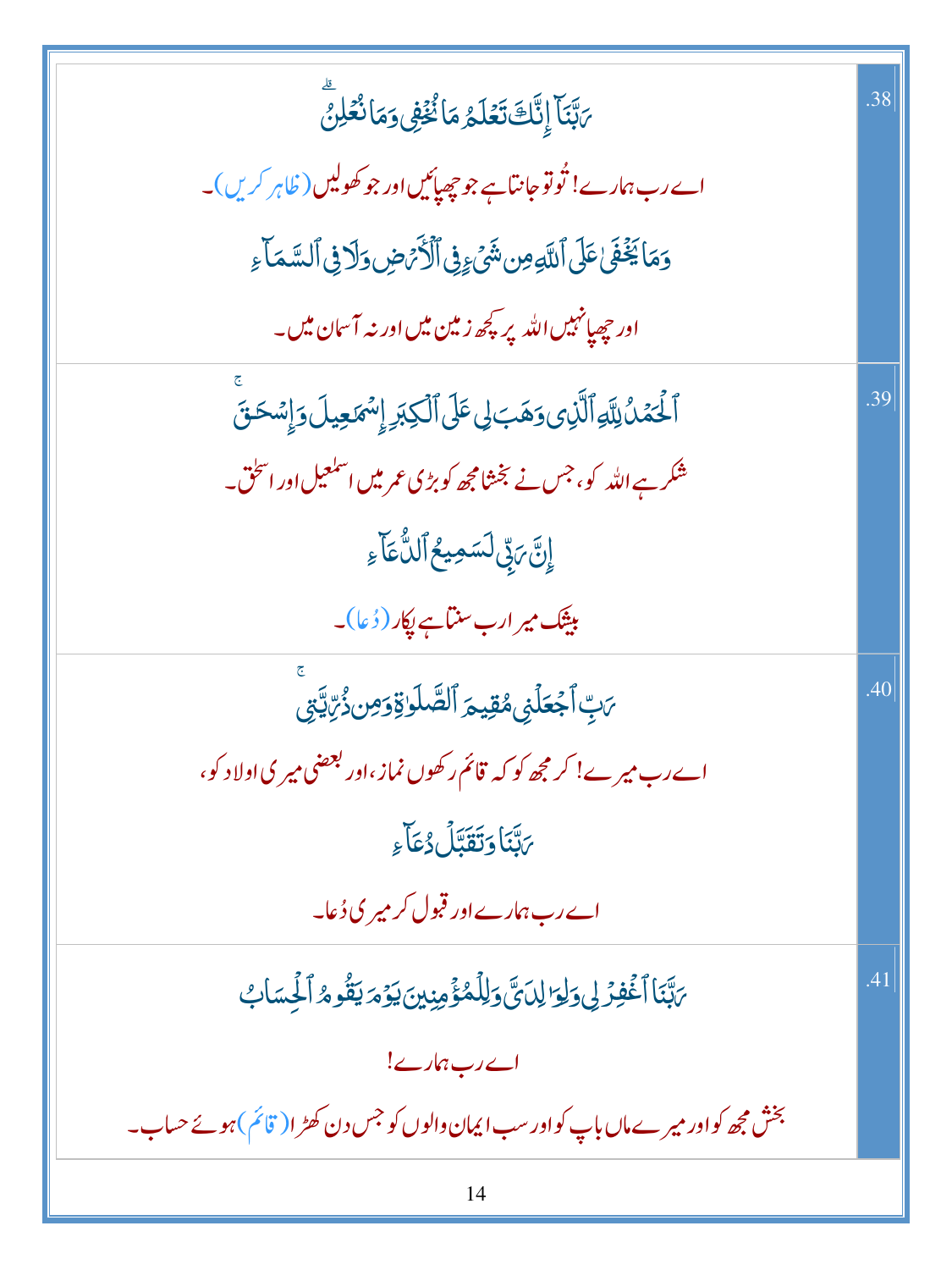| وَلَاتَّكْسَبَنَّ ٱللَّهَ غَفِلاً عَمَّا يَعُمَلُ ٱلظَّلِمُونَ                                      | 42  |
|-----------------------------------------------------------------------------------------------------|-----|
| اور مت خیال کر کہ اللہ بے خبر ہے ان کاموں سے جو کرتے ہیں بے انصاف۔                                  |     |
| ٳؚ <sup>ڹ</sup> ٞؖٙۜٙٙ <i>ڮ</i> ٳ۠ێٛۏٚػۣۯۿ۠ <sub>ۿ</sub> ٙڔڸؽۯٙۄٟؾؘۺٞ۬ڂۜڝ؋ۣۑۅٲڷۯؘ۬ڹۘٛڞۯ             |     |
| ان کوتو چھوڑ رکھتاہے اس دن پر ، جس دن میں اوپر لگ (پتھر ا) جائیں گی آئمھیں۔                         |     |
| ۿۿٙ <del>ڟؚ</del> ؚڡؚؾ؋ۿڠۘٙڹ <sub>ٚ</sub> ڡۣ؉۠ٶڛؠؽٙڶٲؾۯؾؘڷ۠ٳؚڶؽٙؠؚؽٙڟؘۯۏ۠ۿ؞ٙؖ                       | 43  |
| ڈرتے ہوں گے اوپر اٹھائے اپنے سر، پھر تی نہیں اپنی طرف اُٹکی آنکھ ۔                                  |     |
| وَأَفِّكَ تُّهْدُهَوَ آءٌ                                                                           |     |
| اور دل اُن کے اُڑ گئے <del>ہ</del> یں۔                                                              |     |
| وَأَنذِي ٱلنَّاسَ يَوْمَ يَأْتِيهِمُ ٱلْعَذَابُ فَيَقُولُ ٱلَّذِينَ ظَلَمُواْ                       | 44  |
| اور ڈرائےلو گوں کواس دن سے کہ آئے گاان کو عذاب، تب کہیں گے بے انصاف،                                |     |
| <i>؆ڹ</i> ۜڹؘٵٚٲؙڂؚ <i>ۯ</i> ڹٲٳ۪ڸؘٲۧجؘڸٟۊؘڔؚؠٮؚ۪ڹ۠ؗۨۼؚؠؘ <sub>ۮ</sub> ۼۘۏؘتؘڬۅؘٮ۬ٿۜٙۜٛۜڹؚۣعٱڵڗ۠ۺڶؖ |     |
| اے رب ہمارے! فرصت دے ہم کو تھوڑی مدت کہ ہم مانیں تیر ابلانا،اور ساتھ ہوں ر سولوں کے۔                |     |
| أَوَلَمَ تَكُونُوَأَأَقَسَمۡتُم مِّن قَبَلُ مَالَكُم مِّن زَوَالٍ                                   |     |
| تم آگے فشم نہ کھاتے تھے ؟ کہ تم کو نہیں کسی طرح ٹلنا( آئے گازوال)۔                                  |     |
| وَسَكَنتُمۡ فِى مَسَكِنِ ٱلَّذِينَ ظَلَمُوٓ ٱ أَنفُسَهُمۡ وَتَبَيَّنَ لَكُمۡ كَيۡفَ فَعَلۡنَابِهِمۡ | .45 |
| اور بسے تھے تم بستیوں میں انہی کی، جنہوں نے ظلم کیااپنی جان پر،                                     |     |
| اور کھل (واضح ہو) چکاتم کو، کہ کیسا کیاہم نے اُن پر ؟                                               |     |
|                                                                                                     |     |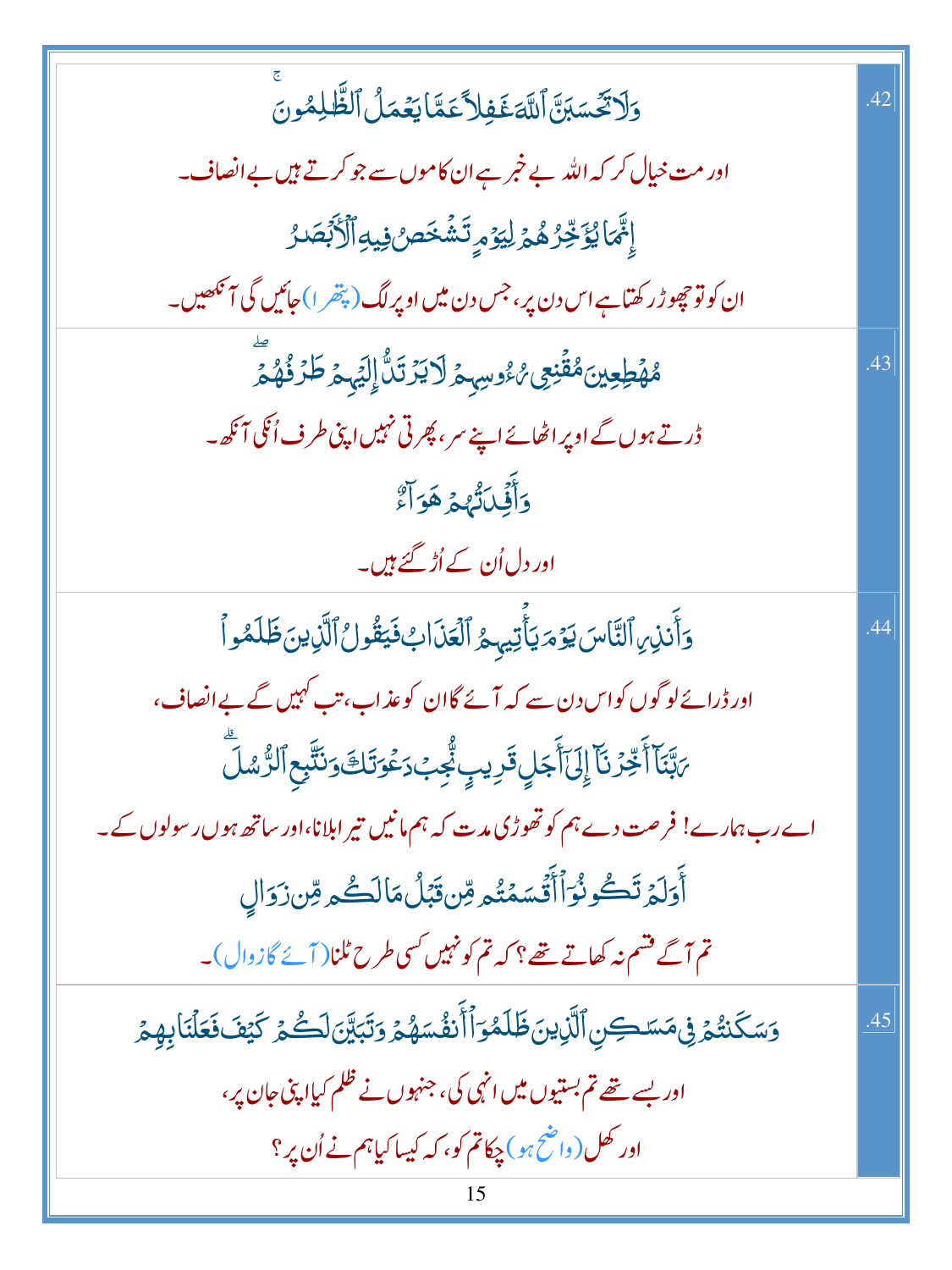| وَضَرَبْنَالِكُمُ ٱلْأَمْثَالَ                                                           |     |
|------------------------------------------------------------------------------------------|-----|
| اور بتائیں ہم نے تم کو کہاو تیں (ہر قشم کی مثالیں) ۔                                     |     |
| وَقَلْمَكَرُواْمَكَرَهُمُّ وَعِندَاللَّهِمَكَّرُهُمُّ                                    | .46 |
| اور بیہ بنا(چل) چکے ہیں اپناداؤ،اور اللہ کے آگے (پاس توڑ) ہے ان کا داؤ(اللّٰہ ہر داؤکا)۔ |     |
| <u>وَإِن كَانَ</u> مَكَّرُهُمْ لِتَزُولَ مِنْهُ ٱلْجِبَالُ                               |     |
| اور نہ ہو گاان کاداؤ، کہ ٹل جائیں اس سے پہاڑ۔                                            |     |
| فَلَا تَكَسَبَنَّ اللَّهَ فُخُلِفَ وَعَلِيَّ رُسُلَةً                                    | .47 |
| سومت خیال کر کہ اللہ خلاف کرے گااپناوعدہ اپنے رسولوں سے۔                                 |     |
| إِنَّ اللَّهَ عَزِيزٌ ذُو اَنتِقَامٍ                                                     |     |
| <b>بیٹک اللہ زبر دست ہے بدلہ لینے والا۔</b>                                              |     |
| يَوْمَ تُبَلَّلُ ٱلْأَرَضُ غَيْرَ ٱلْأَرَضِ وَٱلسَّمَوَاتُ                               | .48 |
| جس دن بد لی جائے اس زمین سے اور زمین اور آسان (بھی بدل دیئے جائیں گے )،                  |     |
| وَبَرَرُواً لِلَّهِ ٱلْوَاحِدِ ٱلْقَهَّارِ                                               |     |
| اورلوگ نکل کھڑے ہوں سامنے اللہ  اکیلے زبر دست کے ۔                                       |     |
| وَتَرَى ٱلْمُجۡرِمِينَ يَوۡمَبِنِهُمَّتَرَنِينَ فِى ٱلۡأَصۡفَادِ                         | .49 |
| اور دیکھے تو گنہگار اس جوڑے (حِکڑے )ہوئےزنجیروں میں۔                                     |     |